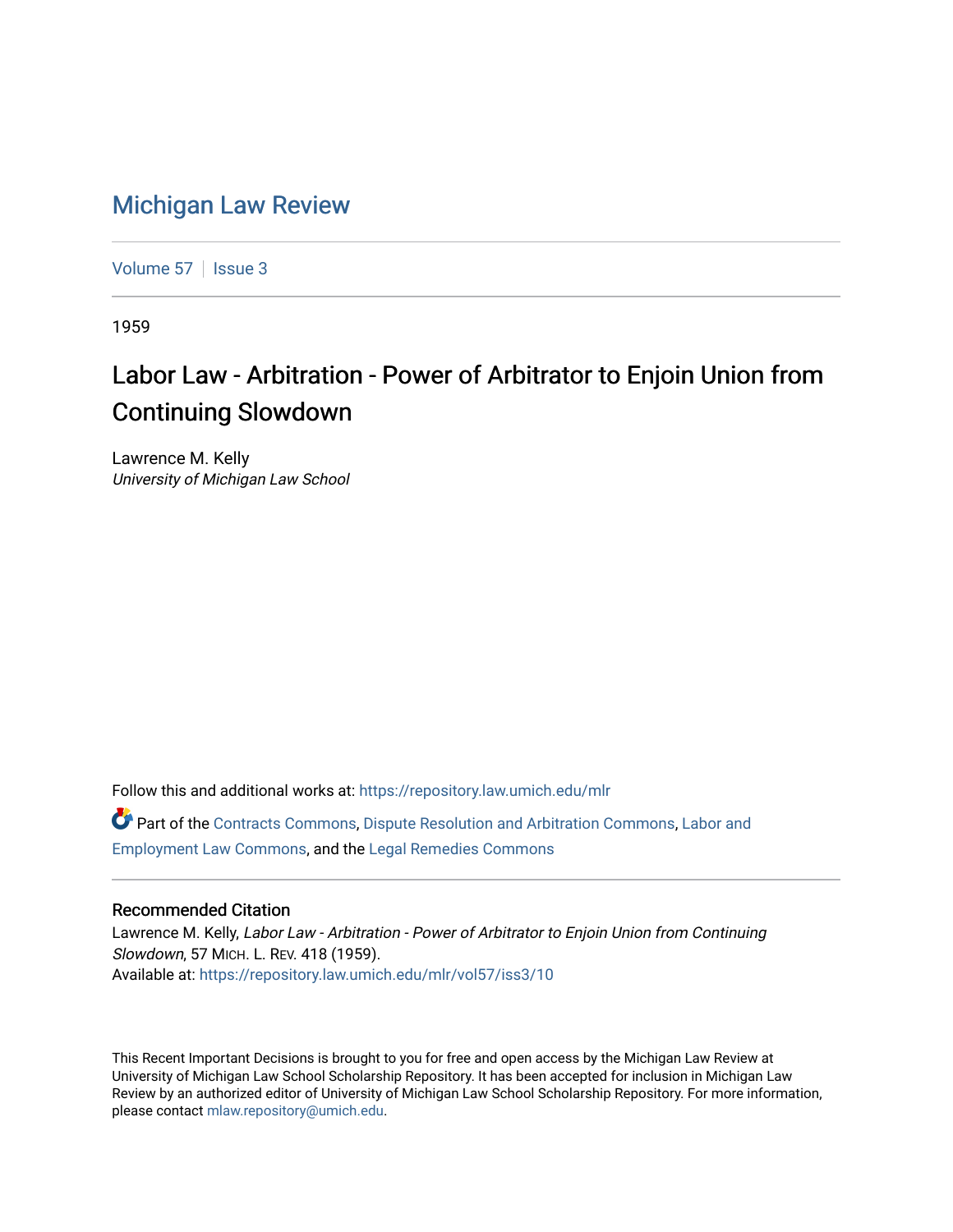LABOR LAw-ARBITRATION-PowER oF ARBITRATOR To ENJOIN UNION FROM CONTINUING SLOWDOWN-An arbitrator, acting under a collective bargaining agreement which called for a "speedy arbitration" procedure,1 issued an award enjoining the unions from continuing a slowdown in violation of that clause of the agreement forbidding strikes, lockouts, and slowdowns. A Supreme Court order granted the employers' motion to confirm the award and overruled the unions' cross motion to vacate.<sup>2</sup> The unions claimed that the arbitrator, in issuing the injunction, had exceeded the powers granted him under the agreement and had acted contrary to section 876a of the Civil Practice Act (the New York Anti-Injunction Act).3 The Appellate Division affirmed the order with minor modifications of form.4 On appeal, *held,* affirmed. The award of an injunction was proper since nothing short of this would have accomplished the intent of the parties that there be expeditious and immediately effective relief. Nor does section 876a bar an injunction as part of an arbitration award if the bargaining agreement contemplated its inclusion. *Matter of Ruppert,* 3 N.Y. (2d) 576, 148 N.E. (2d) 129 (1958).

Today, with arbitration provisions contained in almost all collective bargaining agreements,<sup>5</sup> the question how far an arbitrator's power extends has been productive of much speculation.6 Arbitrators have employed

2 Matter of Ruppert, 2 Misc. (2d) 744 (1956).

a New York Civil Practice Act (Cahill-Parsons 1955) §876a provides that, except under certain very restricted conditions, "no court nor any judge or judges thereof shall have jurisdiction to issue any restraining order or temporary or permanent injunction involving or growing out of a labor dispute.  $\ldots$ ."

4 Matter of Ruppert, 2 App. Div. (2d) 670 (1956).

<sup>5</sup>Over 90% of the estimated 100,000 collective agreements currently in effect provide for arbitration as the terminal step in grievance procedure. See Davey, "The Proper Uses of Arbitration," 9 LAB. L.J. 119 at 121 (1958).

<sup>6</sup>See in this connection Shulman, "Reason, Contract, and Law in Labor Relations," 68 HARv. L. REv. 999 at 1009 (1955).

<sup>1</sup> Under this clause either party could waive other adjustment procedures embodied in the contract and submit the dispute directly to arbitration. The arbitrator was required to schedule a hearing within 24 hours and to issue a decision not later than 48 hours after the conclusion of the hearing.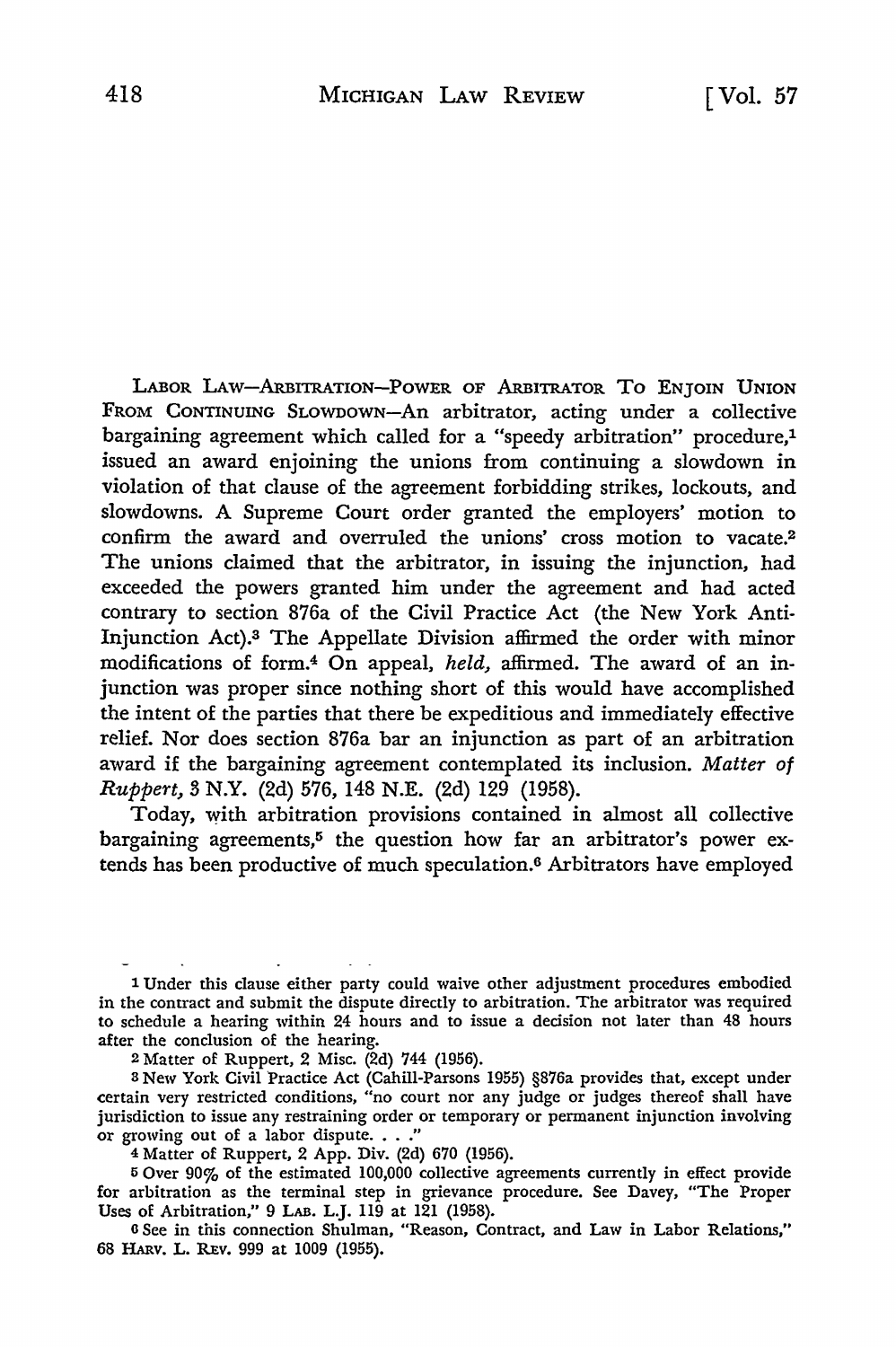a wide range of remedies in their awards, including damages,<sup>7</sup> liquidated damages,<sup>8</sup> penalties,<sup>9</sup> mandatory injunctions,<sup>10</sup> and in at least one other case a restraining injunction similar to that of the principal case.11 New York, beginning with its pioneering statute of 1920, has been a leader in the encouragement of arbitration<sup>12</sup> and allows the arbitrator a great amount of freedom. New York courts will vacate an award only upon certain limited grounds, principal among these being lack of jurisdiction.<sup>13</sup> Nevertheless, in the instant case the court conceded it could find no previous decision wherein it had confirmed an award containing a restraining injunction. However, it reaffirmed the doctrine that an arbitrator's jurisdiction is defined by the arbitration contract and that such agreements are to be construed, like other contracts, to give effect to the intent of the parties.14 From this it was reasoned that inclusion of the "speedy arbitration" provision indicated an evident intent that there be rapid and immediately effective relief, concluding that nothing short of an injunction would have accomplished that intent. The court cited no precedent for this conclusion. Nor did it analyze likely alternative interpretations, such as the possibilities that the parties meant to authorize only an interpretation of the contract or the immediate issuance of an award indicating whether or not a contract violation existed. Such possible interpretations appear relatively persuasive when the intent of the parties is viewed against the background of labor's longstanding and vociferous antipathy toward injunctions.15 In light of this history it would seem

7 International Harvester (Illinois), 9 LAB. ARB. REP. 894 (1947); In re Phillips Chemcal Co. (Texas), 17 LAB. ARB. REP. 721 (1951).

s Matter of Mencher, 276 App. Div. 556 (1950).

9 Matter of East India Trading Co., 305 N.Y. 866, 114 N.E. (2d) 213 (1953).

10 Matter of Devery, 292 N.Y. 596, 55 N.E. (2d) 370 (1944); Matter of United Bar &: Grill Employees, 299 N.Y. 577, 86 N.E. (2d) 104 (1949).

11 Wholesale Laundry Board of Trade v. Tarrullo, 103 N.Y.S. (2d) 23 (1951).

12 Other states which have adopted a similar attitude include New Jersey, Massachusetts, Oregon, California, Louisiana, Pennsylvania, Arizona, Connecticut, New Hampshire, Rhode Island, Wisconsin, Ohio, Michigan and Washington. These "reform states" followed generally the 1920 New York arbitration law under which agreements to submit to arbitration future disputes arising out of the contracts containing such agreements were made legally valid, enforceable and irrevocable except as any other contract is revocable. The statute also closed the courts to parties to arbitration agreements until they had complied with their contracts and authorized the courts to help the parties expedite arbitration in various ways. See generally KELLOR, ARBITRATION AND THE LEGAL PROFESSION 38-39 (1952).

13 "The award of an arbitrator cannot be set aside for mere errors of judgment, either as to law or as to facts. If he keeps within his jurisdiction, and is not guilty of fraud, corruption, or other misconduct affecting his award, it is unassailable." Matter of Wilkins, 169 **N.Y.** 494 at 496, 62 N.E. 575 (1902); Matter of Pine St. Realty Co. v. Coutroulos, 233 App. Div. 404 (1931).

14 Dodds v. Hakes, 114 N.Y. 260 at 265, 21 N.E. 398 (1889); Matter of Marchand v. Mead Morrisson Mfg. Co., 252 N.Y. 284, 169 N.E. 386 (1929).

15 See generally FRANKFURTER AND GREENE, THE LABOR INJUNCTION (1930).